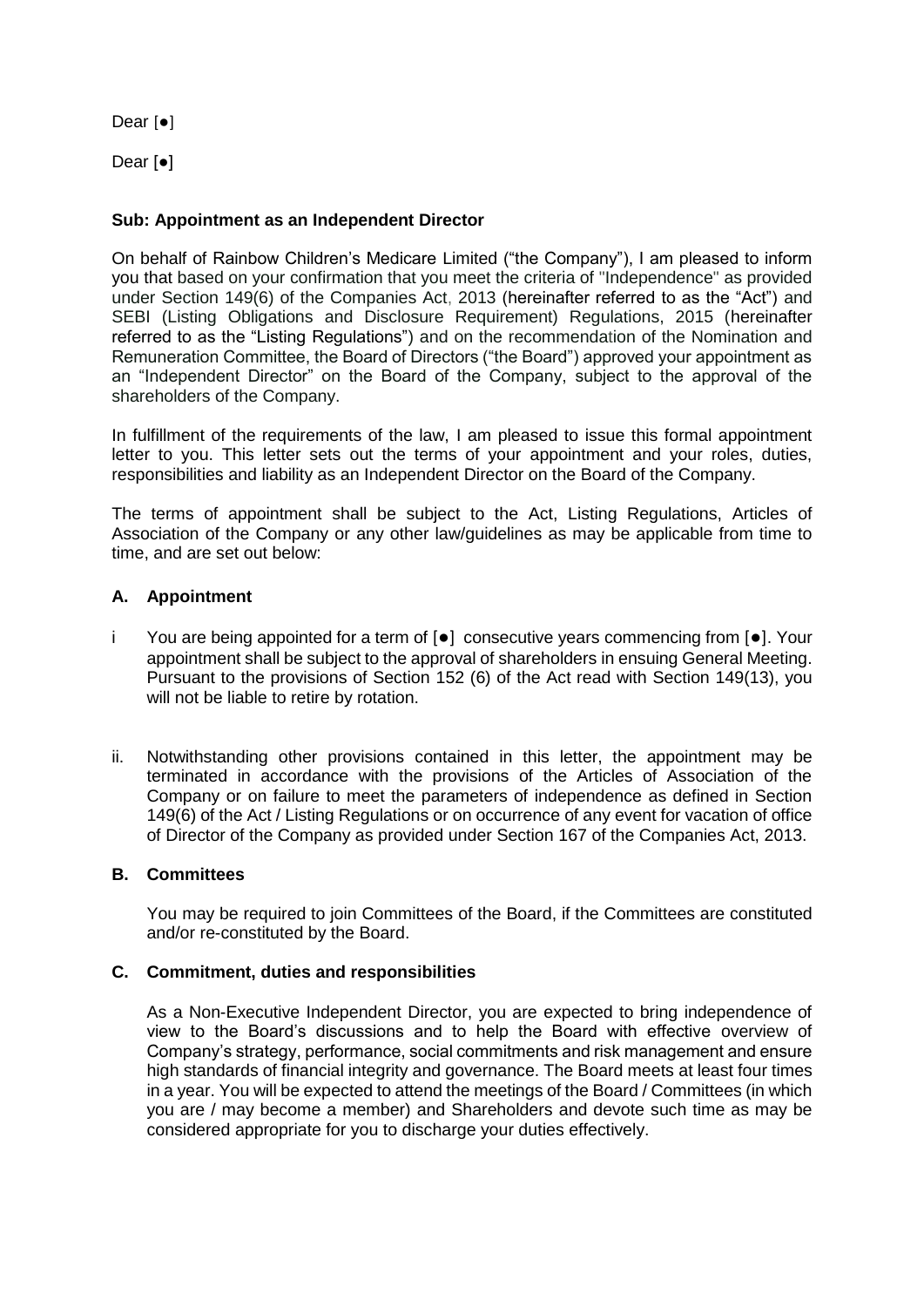Your role will be that of a Non-Executive Independent Director in terms of the provisions of the Act and the Listing Regulations. There are certain fiduciary duties prescribed for the Directors and you shall be subjected to the same. In terms of Section 166 of the Act, as a Director of the Company you have the following fiduciary duties:

- i. Act in accordance with the Articles of Association of the Company.
- ii. Act in good faith in order to promote the objects of the Company for the benefit of its members as a whole and in the best interests of the Company, its employees, the shareholders, the community and for the protection of the environment.
- iii. Exercise duties with due and reasonable care, skill and diligence and shall exercise independent judgment.
- iv. Not to involve in a situation in which you may have a direct or indirect interest that conflicts, or possibly may conflict, with the interest of the Company.
- v. Not achieve or attempt to achieve any undue gain or advantage either to yourself or to your relatives, partners or associates and if found guilty of making any undue gain, you shall be liable to pay an equal amount of that gain to the Company.
- vi. Not to assign your office and any assignment so made shall be void.

In addition to the above, you shall also be required to:

- Follow the "Code for Independent Directors" as specified under Schedule IV of the Act.
- Follow the Company's "Insider Trading Policy" and Listing Regulations.
- Follow any other Code of Conduct as may be applicable to Directors of the company, under any applicable laws.

## **D. Insurance**

The Company has a Directors' and Officers' Liability Insurance policy to pay for the personal liability of the Directors and Officers of the Company towards the claims made against them. It is intended to maintain such insurance cover for the full term of your appointment.

### **E. Remuneration**

- i. As an Independent Director you shall be paid sitting fees, as may be determined by Board from time to time, for attending the Meetings of the Board and/or Committees thereof. Currently the Remuneration structure is as follows:
	- a. Sitting fees for attending Board meetings: INR 50,000 (Rupees Fifty Thousand) for each meeting attended.
	- b. Sitting fees for attending Committee meetings INR 50,000 (Rupees Fifty Thousand) for each meeting attended.
	- c. In addition to the above as an Independent Director, you may be paid in aggregate a commission not exceeding 1% of Net Profits of the Company as prescribed under the Companies Act, 2013 and as may be determined by Board based on the performance of the Company and your performance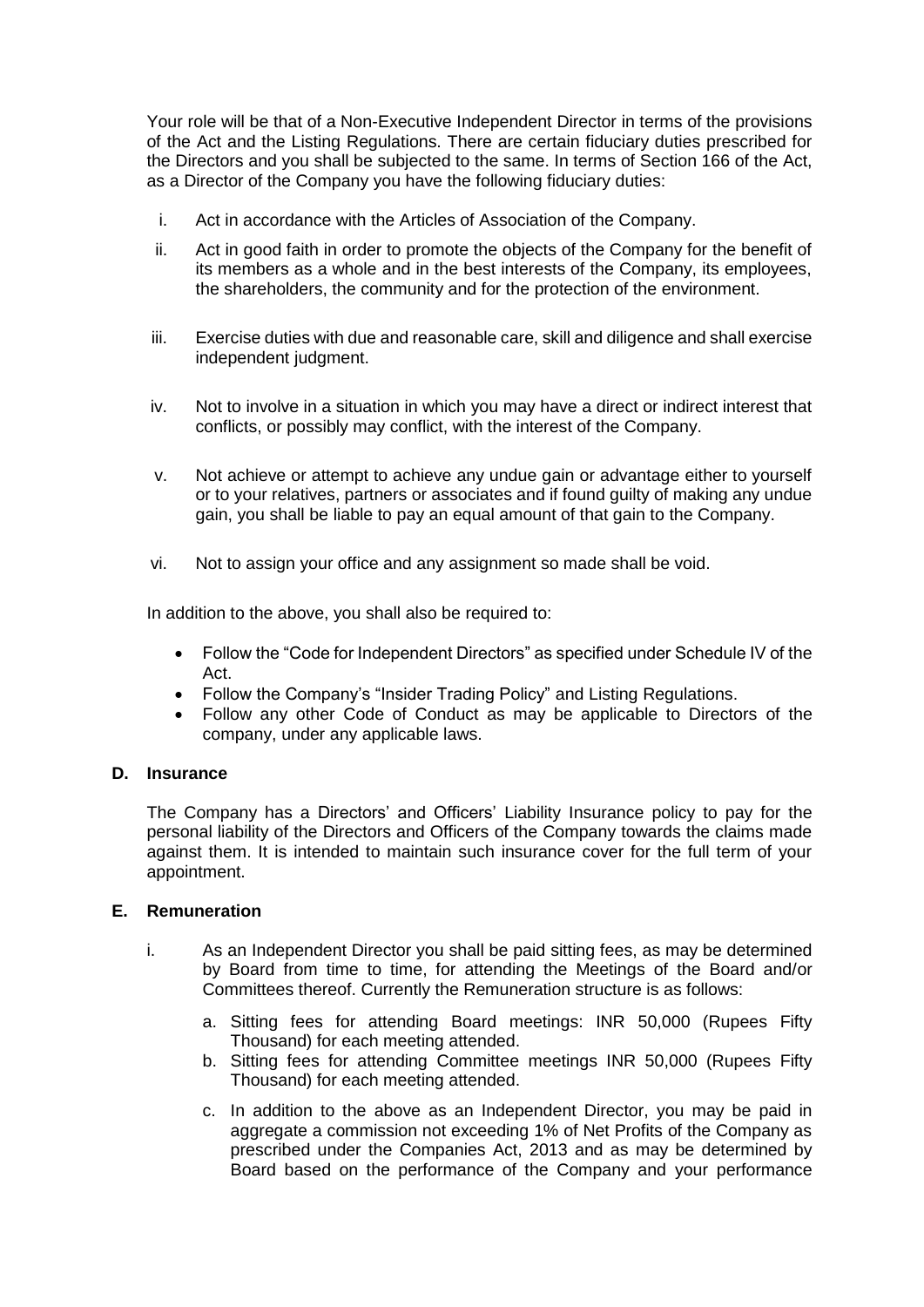evaluation, subject to maximum of INR 10,00,000/- (Rupees Ten Lakh) per annum in your capacity as an Independent Director

- d. All payments shall be subject to tax deduction at source.
- ii. You shall also be entitled for reimbursement of expenses incurred by you in connection with attending the Board / Committee / General meetings and in relation to the business of the Company towards hotel accommodation, travelling and other out-of-pocket expenses.
- iii. Pursuant to applicable law, you shall not be entitled to any stock options.

## **F. Disclosures**

You shall be required to submit certain information in the prescribed forms on a defined periodicity. The Company Secretary shall be the coordinating officer in this regard.

You are required to disclose to the Company your interests and any matters (excluding those matters which may be subject to legal professional privilege) which affect your independence.

## **G. Liability**

As an independent director you will be liable only in respect of such acts of omission or commission by a company which had occurred with your knowledge, attributable through Board processes, and with your consent or connivance or where you had not acted diligently.

### **H. Confidentiality**

- i. You will have access to confidential information, whether or not the information is marked or designated as "confidential" or "proprietary", relating to the Company and its business including legal, financial, technical, commercial, marketing and business related records, data, documents, reports, etc., client information, intellectual property rights (including trade secrets), ("Confidential Information").
- ii. You shall use reasonable efforts to keep confidential and not disclose to any third party, such Confidential Information whether during your term or later.
- iii. You shall also not associate as a Director, Promoter, Business or Technical Advisor or any other capacity with any Company or Organsiation who is in a competing business with our Company
- iv. If any confidential information is required to be disclosed by you in response to any summons or in connection with any litigation, or in order to comply with any applicable law, order, regulation or ruling, then any such disclosure should be, to the extent possible, with the prior consent of the Board.

# **I. Applicable Law**

This letter of appointment shall be governed by the laws of India.

Please confirm your acceptance by signing, dating, and returning a copy of this letter to the Company.